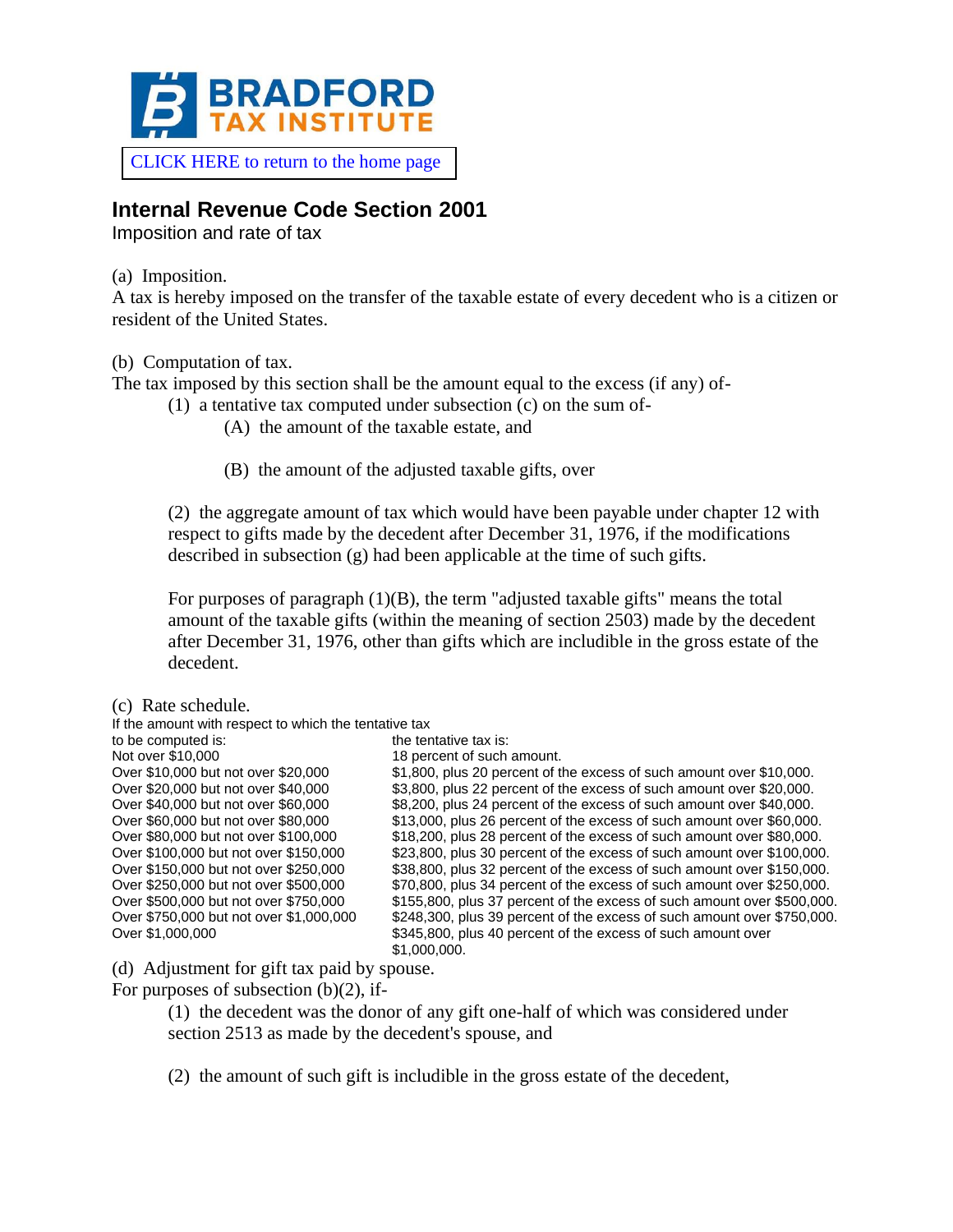any tax payable by the spouse under chapter 12 on such gift (as determined under section 2012(d)) shall be treated as a tax payable with respect to a gift made by the decedent.

(e) Coordination of sections 2513 and 2035.

If-

(1) the decedent's spouse was the donor of any gift one-half of which was considered under section 2513 as made by the decedent, and

(2) the amount of such gift is includible in the gross estate of the decedent's spouse by reason of section 2035,

such gift shall not be included in the adjusted taxable gifts of the decedent for purposes of subsection  $(b)(1)(B)$ , and the aggregate amount determined under subsection  $(b)(2)$  shall be reduced by the amount (if any) determined under subsection (d) which was treated as a tax payable by the decedent's spouse with respect to such gift.

(f) Valuation of gifts.

(1) In general.

If the time has expired under section 6501 within which a tax may be assessed under chapter 12 (or under corresponding provisions of prior laws) on-

(A) the transfer of property by gift made during a preceding calendar period (as defined in section 2502(b)); or

(B) an increase in taxable gifts required under section 2701(d) ,

the value thereof shall, for purposes of computing the tax under this chapter, be the value as finally determined for purposes of chapter 12.

(2) Final determination.

For purposes of paragraph (1), a value shall be treated as finally determined for purposes of chapter 12 if-

(A) the value is shown on a return under such chapter and such value is not contested by the Secretary before the expiration of the time referred to in paragraph (1) with respect to such return;

(B) in a case not described in subparagraph (A), the value is specified by the Secretary and such value is not timely contested by the taxpayer; or

(C) the value is determined by a court or pursuant to a settlement agreement with the Secretary.

For purposes of subparagraph (A) , the value of an item shall be treated as shown on a return if the item is disclosed in the return, or in a statement attached to the return, in a manner adequate to apprise the Secretary of the nature of such item.

(g) Modifications to tax payable.

(1) Modifications to gift tax payable to reflect different tax rates.